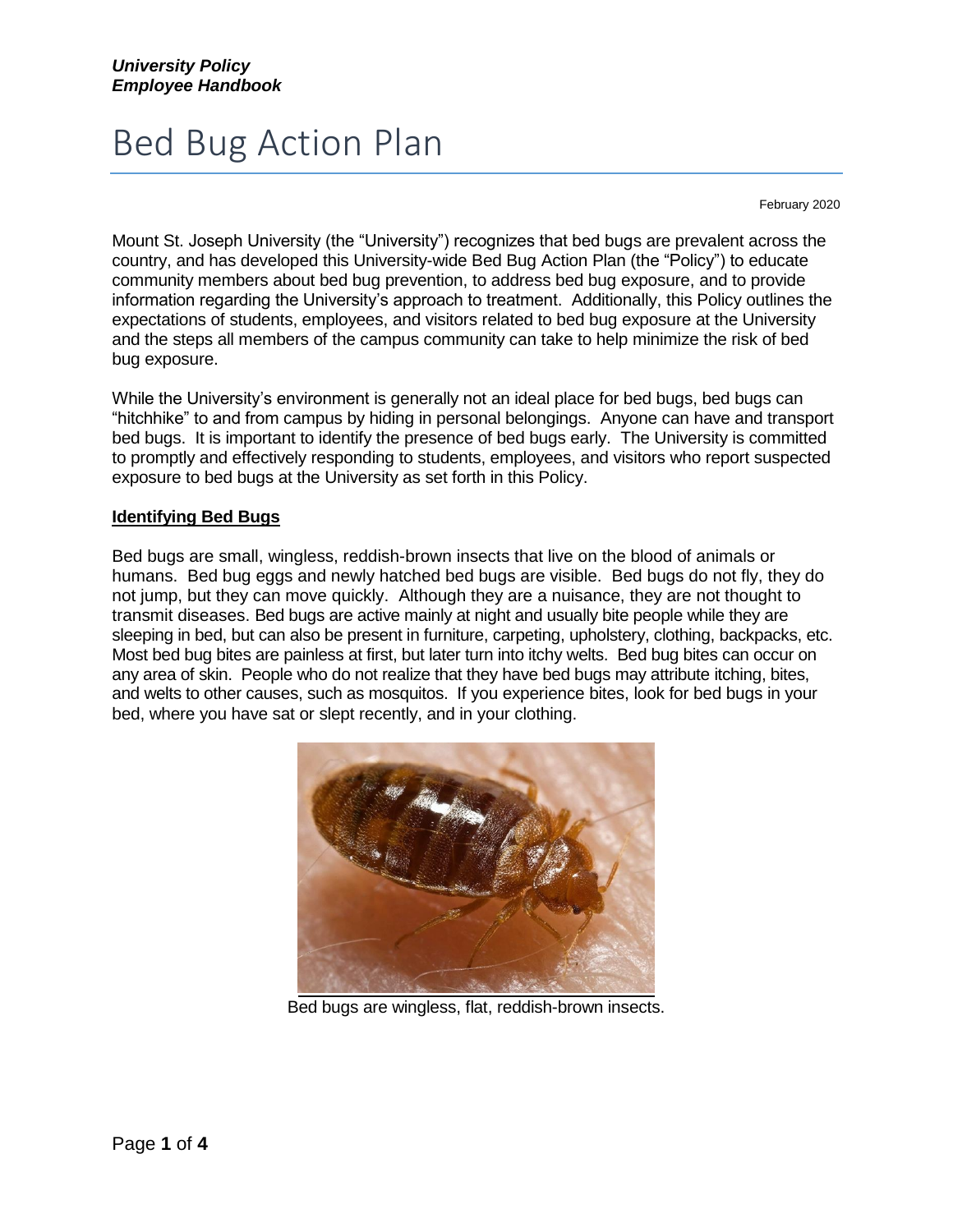#### *University Policy Employee Handbook*

## **Protecting Yourself and the University from Bed Bugs**

There is no treatment to prevent bed bugs and there is no policy that can list every technique for preventing or eliminating bed bugs. Students, employees, and visitors at the University are expected to take all reasonable precautions to protect the campus community from bed bugs. These precautions include, but are not limited to, the following:

- If you suspect that you have come into contact with bed bugs, dry your clothing for 30 minutes before washing.
- Periodically wash and dry your clothing and bedding at high temperatures for at least 30 minutes.
- Wash and dry at high temperatures for at least 30 minutes all second-hand clothing before wearing it.
- Do not take furniture or other items from the street as they may have bed bugs.
- Do not try to use your own pesticides to treat bed bugs because most of them are not effective for bed bugs.
- If you have reason to believe you may have been exposed to bed bugs while away from your home, immediately inspect your personal belongings, discard what you can, and dry your belongings at high temperatures for at least 30 minutes.
- Report possible bed bug exposure or presence at the University immediately as set forth in this Policy.

The University encourages all members of the campus community to educate themselves and talk to others about bed bugs. The stigma that surrounds bed bugs only operates to further the nationwide spread of bed bugs. Bed bugs are common in all types of locations and anyone can be exposed to bed bugs anywhere. Everyone should be aware of this issue.

If you suspect you may have been exposed to or have seen bed bugs, do not panic. Bed bugs are not life threatening and bed bug infestations are treatable. Please note that one sighting of a bed bug does not necessarily mean that there is a bed bug infestation.

The most important thing to do if you suspect you may have been exposed to or have seen the presence of bed bugs at the University is to report it immediately as set forth in this Policy. If you suspect you may have been exposed to or have seen the presence of bed bugs somewhere other than on campus, immediately contact the property manager, landlord, or an exterminator depending on the circumstances, and promptly and thoroughly follow all instructions given to you.

## **Reporting Bed Bugs at the University**

As soon as a student, employee, or visitor suspects exposure to or has seen a bed bug(s) on the University's property, the individual must immediately report it to the University's Manager of Custodial and Administrative Services, Ms. Lynn Miller, either at 513-244-4727 or at lynn.miller@msj.edu.

## **University Bed Bug Treatment Protocol- Non-Residential Areas**

For the safety and comfort of all students, employees, and visitors, the University has implemented bed bug treatment protocols that are promptly followed upon the receipt of a report of suspected exposure to or sighting of bed bugs on campus. The University regularly reviews and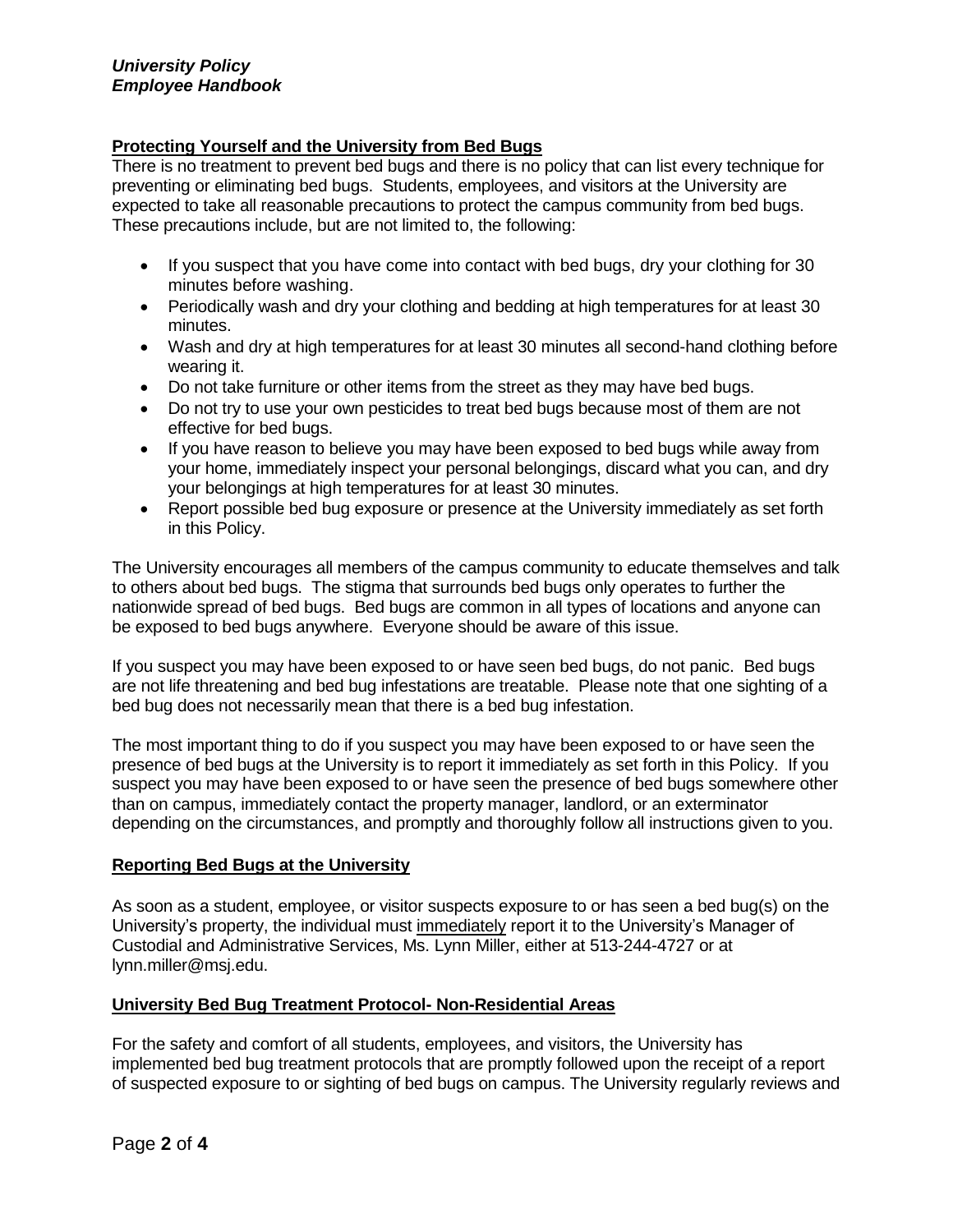### *University Policy Employee Handbook*

updates its bed bug treatment protocols, in consultation with its outside extermination vendor and consistent with best safety practices.

In general, upon receiving a report or confirming the presence of bed bugs on the University's property, the University's bed bug treatment **protocol for non-residential areas** is as follows:

- The University will cordon off and/or isolate the area(s) where the bed bug(s) was found and use conspicuous signage to put employees, students, and visitors on notice that a bed bug(s) has been found or is suspected in the area. In the event that a workspace of any employee is cordoned off or isolated, a temporary alternate workspace will be assigned by the University to the employee.
- The University will contact its outside extermination vendor, a licensed pest management company, to treat the affected area(s) as soon as possible. Immediate reporting is imperative because the University's outside extermination vendor may not be available for immediate dispatch.
- Individuals in affected areas will be provided notice of bed bug exposure by the University.
- Students, employees, and visitors may not deny the University's representatives or outside extermination vendor access to any campus location that may need inspection or treatment for bed bugs; however, the University will strive to provide a reasonable amount of advance notice of the need to access any location due to bed bug exposure.
- University representatives and/or the University's outside extermination vendor will provide students, employees, and visitors having personal belongings in any affected area(s) with instructions on preparing the affected area(s) for treatment. These instructions may include, but are not limited to, the requirement to (i) remove all personal belongings from the affected area(s); (ii) remove all personal belongings from University facilities; and, (iii) treat all personal belongings prior to returning them to any University facility.
- Neither University personnel nor the University's outside exterminator will handle another person's personal property located in any affected area(s).
- Students, employees, and visitors are solely responsible for following the instructions provided by University representatives and/or the University's outside exterminator regarding the removal, care, or treatment of personal belongings in any area(s) exposed to bed bugs.
- If, within 48 hours of receipt, a student or employee fails to fully comply with instructions for the removal, care, or treatment of personal belongings in an affected area(s) provided by either University representatives and/or the University's outside exterminator, the student or employee may: (i) be charged for all costs incurred by the University to a hire a third-party to remove, care, or treat the student's or employee's personal belongings; and/or (ii) be subject to discipline, up to an including suspension from enrollment at the University and/or suspension from employment.
- The University is not responsible for treating the personal property of students, employees or visitors that has been exposed to bed bugs on the University's campus. The University